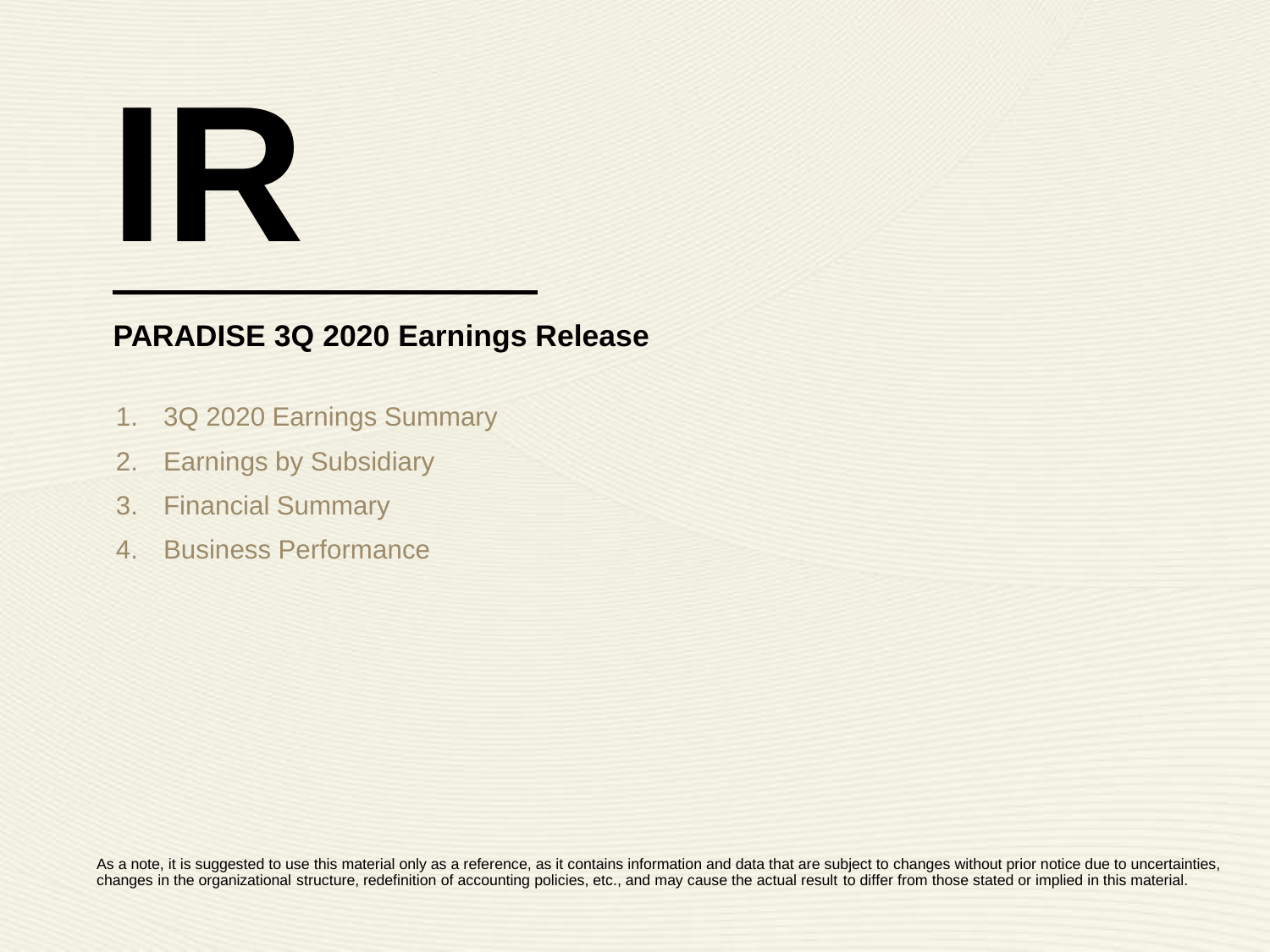# **1. 3Q 2020 Earnings Summary**



KRW mn

- **After the COVID-19 outbreak, 3Q20 Sales down 67% YoY**
- **Operating profit turned into loss of KRW 31.1bn but loss narrowed QoQ backed by cost savings effect**

|                          | 2020 3Q   | 2019 3Q | <b>YoY</b> (%)           | 2020 2Q   | <b>QoQ</b> (%) |
|--------------------------|-----------|---------|--------------------------|-----------|----------------|
| <b>Sales</b>             | 90,551    | 274,384 | (67.0%)                  | 74,636    | 21.3%          |
| Casino                   | 40,110    | 107,724 | (62.8%)                  | 35,554    | 12.8%          |
| Hotel                    | 19,613    | 25,150  | $(22.0\%)$               | 12,017    | 63.2%          |
| <b>Integrated Resort</b> | 29,249    | 135,172 | (78.4%)                  | 26,015    | 12.4%          |
| Other                    | 1,578     | 6,338   | $(75.1\%)$               | 1,050     | 50.2%          |
| Cost of sales            | 108,518   | 211,252 | (48.6%)                  | 103,688   | 4.7%           |
| <b>Gross profit</b>      | (17, 967) | 63,131  |                          | (29, 052) |                |
| SG&A                     | 13,092    | 22,070  | (40.7%                   | 15,453    | (15.3%)        |
| <b>Operating profit</b>  | (31, 059) | 41,062  |                          | (44, 506) |                |
| OPM(%)                   |           | 15.0%   | $\overline{\phantom{a}}$ |           |                |
| <b>EBITDA</b>            | (5,232)   | 65,605  |                          | (18, 262) |                |
| <b>Net profit</b>        | (31, 993) | 42,334  |                          | (48, 658) |                |
| Controlling interest     | (16, 300) | 34,207  |                          | (31, 876) | $\blacksquare$ |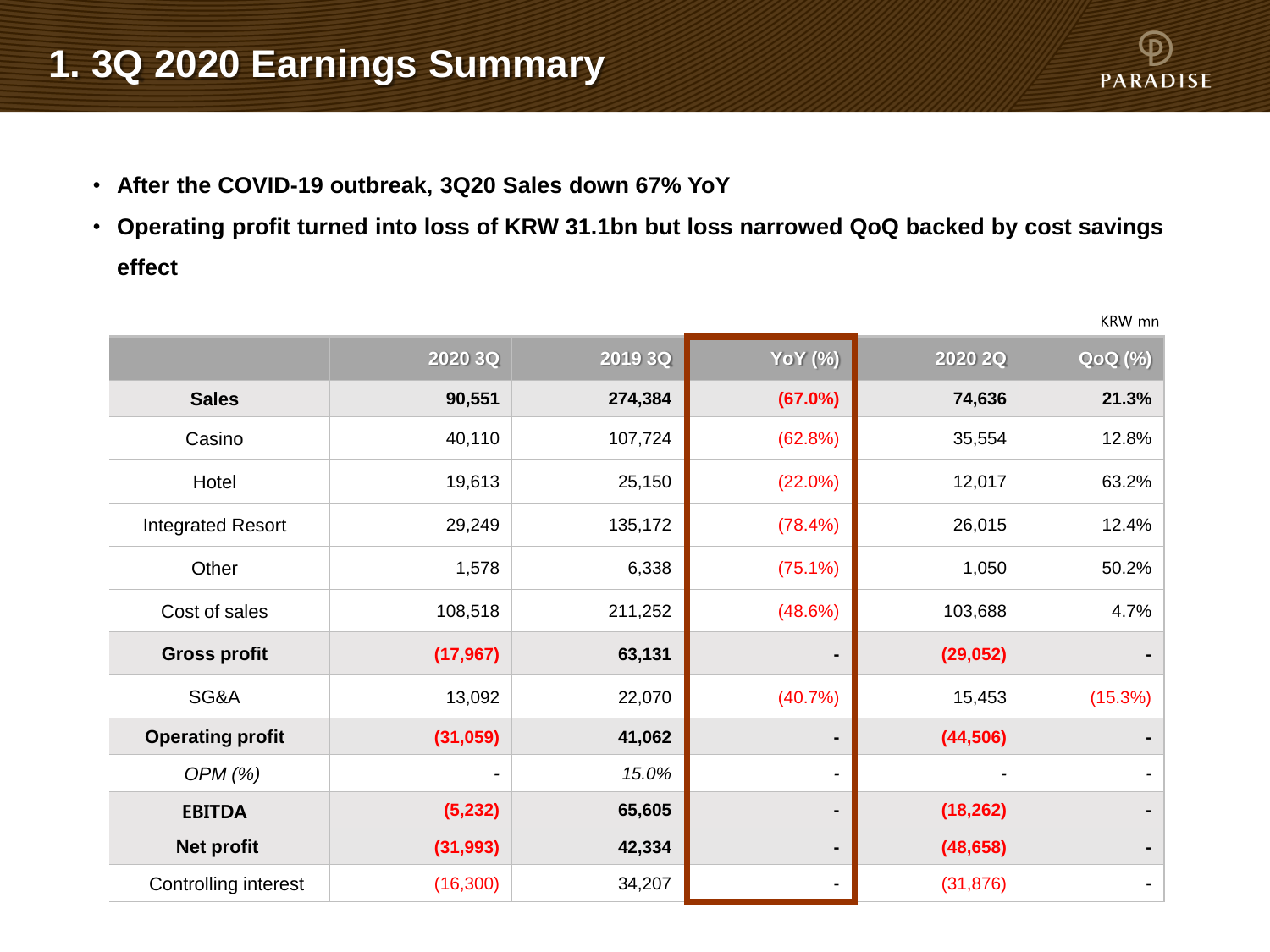# **2-1. Earnings by Subsidiary – Paradise (Separated)**



- **Casino sales down 63% YoY due to overseas travel restrictions after the COVID-19 outbreak**
- **3Q operating loss narrowed and EBITDA turned into profit QoQ backed thanks to the effect of cost savings**

### **Paradise**

KRW mn

**PARADISE** 

|                         | 2020 3Q  | 2019 3Q | <b>YoY</b> (%) | 2020 2Q   |
|-------------------------|----------|---------|----------------|-----------|
| <b>Sales</b>            | 41,548   | 113,431 | (63.4%)        | 36,305    |
| Casino                  | 40,110   | 107,724 | (62.8%)        | 35,554    |
| Spa                     | 1,437    | 5,706   | (74.8%)        | 751       |
| Cost of sales           | 41,594   | 92,781  | (55.2%)        | 41,630    |
| <b>Gross profit</b>     | (47)     | 20,649  | nm             | (5, 325)  |
| SG&A                    | 5,865    | 8,368   | $(29.9\%)$     | 8,629     |
| <b>Operating profit</b> | (5, 912) | 12,281  | nm             | (13, 954) |
| OPM (%)                 |          | 10.8%   |                |           |
| <b>EBITDA</b>           | 2,161    | 18,414  | (88.3%)        | (5,697)   |
| <b>Net profit</b>       | 3,305    | 22,561  | (85.4%)        | (10, 190) |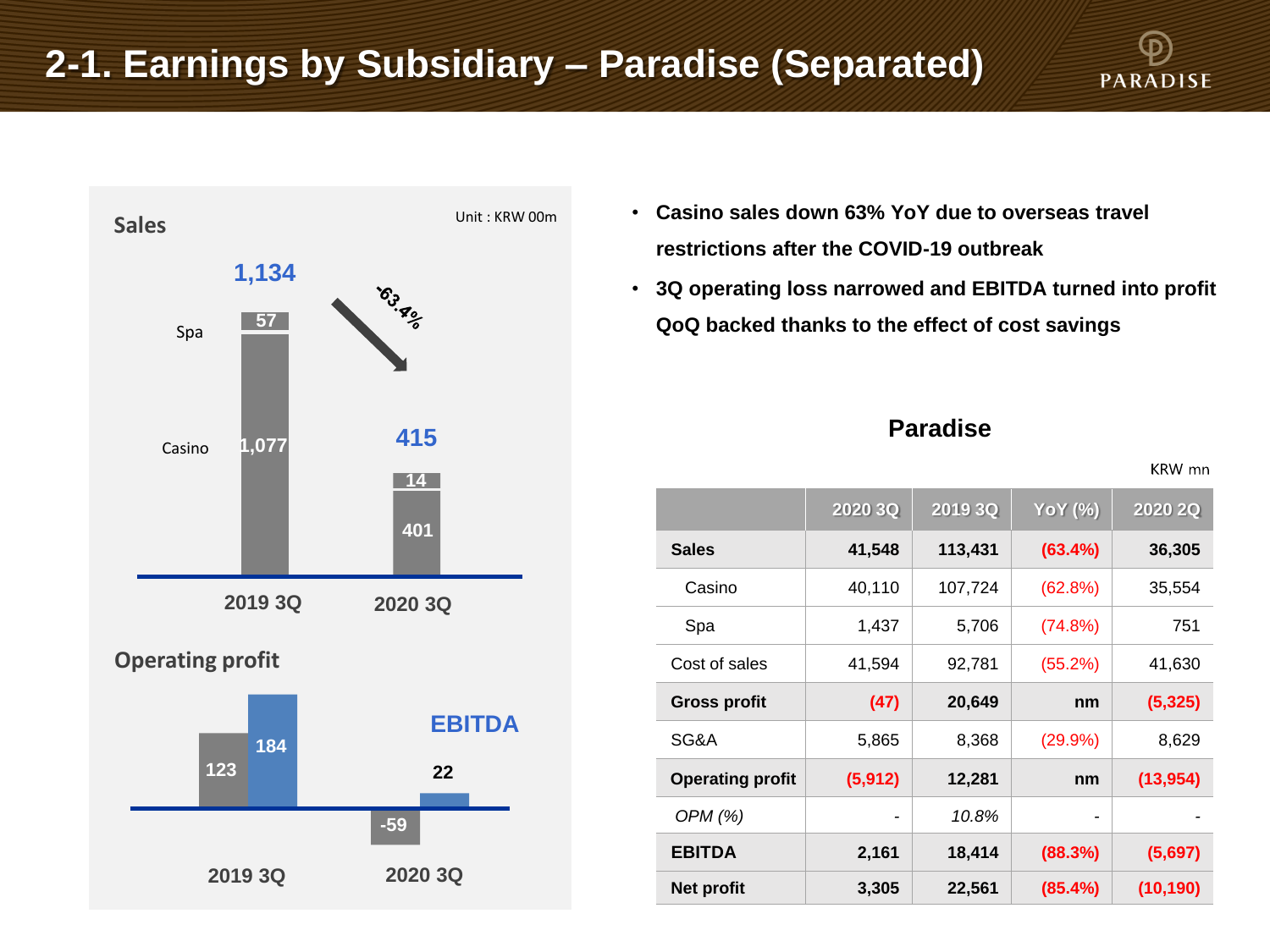# **Paradise SegaSammy**

KRW mn

- **Casino sales down 86% YoY following the impact of COVID-19**
- **Hotel sales up QoQ as a recovery in domestic demand**
- Local demand shows sign of fast recovery after eased social distancing measure from 2.5 level
- **P-City resort facilities to partially shut down from Jul 1**
- Hotel 'Art Paradiso, Club 'CROMA', Spa 'CIMER', theme park 'WONDER BOX' was decided to temporary close
- **One-off cost related restructuring actions reflected in 3Q**
	- Made early retirement program(Sep) and start to introduce un-paid/paid leave, 3~4 days a week to employee

|                         | 2020 3Q   | 2019 3Q | <b>YoY</b> (%) | 2020 2Q   |
|-------------------------|-----------|---------|----------------|-----------|
| <b>Sales</b>            | 29,249    | 135,270 | (78.4%)        | 26,015    |
|                         |           |         |                |           |
| Casino                  | 15,127    | 107,875 | $(86.0\%)$     | 15,989    |
| Hotel                   | 13,424    | 21,211  | (36.7%)        | 8,594     |
| Fun City                | 698       | 6,184   | (88.7%)        | 1,433     |
| Cost of sales           | 48,084    | 97,283  | (50.6%)        | 47,721    |
| Casino                  | 18,901    | 52,404  | $(63.9\%)$     | 18,423    |
| (Comp.)                 | 196       | 7,229   | (97.3%)        | 136       |
| $(Tax^*)$               | 1,695     | 15,489  | $(89.1\%)$     | 1,740     |
| Hotel                   | 20,779    | 29,835  | $(30.4\%)$     | 20,318    |
| Fun City                | 8,404     | 15,043  | $(44.1\%)$     | 8,980     |
| <b>Gross profit</b>     | (18, 835) | 37,986  | nm             | (21, 706) |
| SG&A                    | 6,734     | 13,511  | $(50.2\%)$     | 6,508     |
| <b>Operating profit</b> | (25, 569) | 24,475  | nm             | (28, 214) |
| OPM (%)                 |           | 18.1%   |                |           |
| <b>EBITDA</b>           | (11, 038) | 40,608  | nm             | (13, 488) |
| <b>Financial cost</b>   | 10,335    | 10,270  | 0.6%           | 9,419     |
| <b>Net Profit</b>       | (35, 427) | 16,308  | nm             | (36, 373) |

\* Note : Tourism promotion tax and Consumption tax levied on casino net sale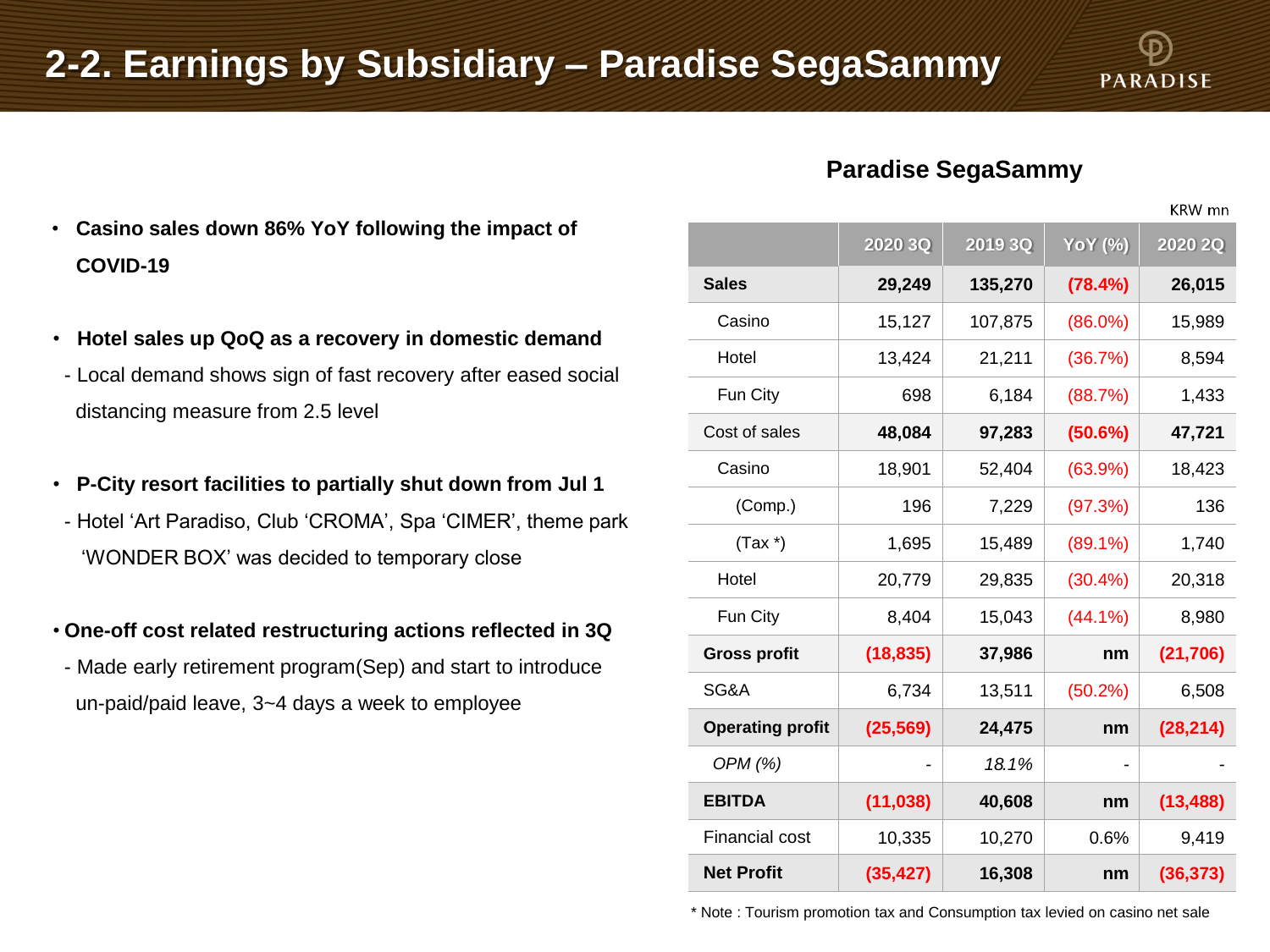# **2-3. Earnings by Subsidiary – Paradise Hotel Busan**





- **Hotel sales increased 59.2% q-q following a recovery in domestic demand**
- **Turned into Operating profit of KRW1.5b q-q, backed by cost saving measures**
- **Showing signs of very fast recovery after eased social distancing measure from the level 2.5 in Sep**

### **Paradise Hotel Busan**

KRW mn

|                         | 2020 3Q | 2019 3Q | <b>YoY</b> (%) | 2020 2Q  |
|-------------------------|---------|---------|----------------|----------|
| <b>Sales</b>            | 19,155  | 24,856  | (22.9%)        | 12,034   |
| Cost of sales           | 12,546  | 14,822  | $(15.4\%)$     | 9,745    |
| <b>Gross profit</b>     | 6,608   | 10,034  | $(34.1\%)$     | 2,289    |
| SG&A                    | 5.152   | 5,526   | (6.8%)         | 3,786    |
| <b>Operating profit</b> | 1,456   | 4,508   | (67.7%)        | (1, 447) |
| OPM (%)                 | 7.6%    | 18.1%   | -10.5 pt       |          |
| <b>EBITDA</b>           | 4,675   | 7,739   | (39.6%)        | 1,792    |
| <b>Net profit</b>       | 955     | 3,739   | (74.7%)        | (1,652)  |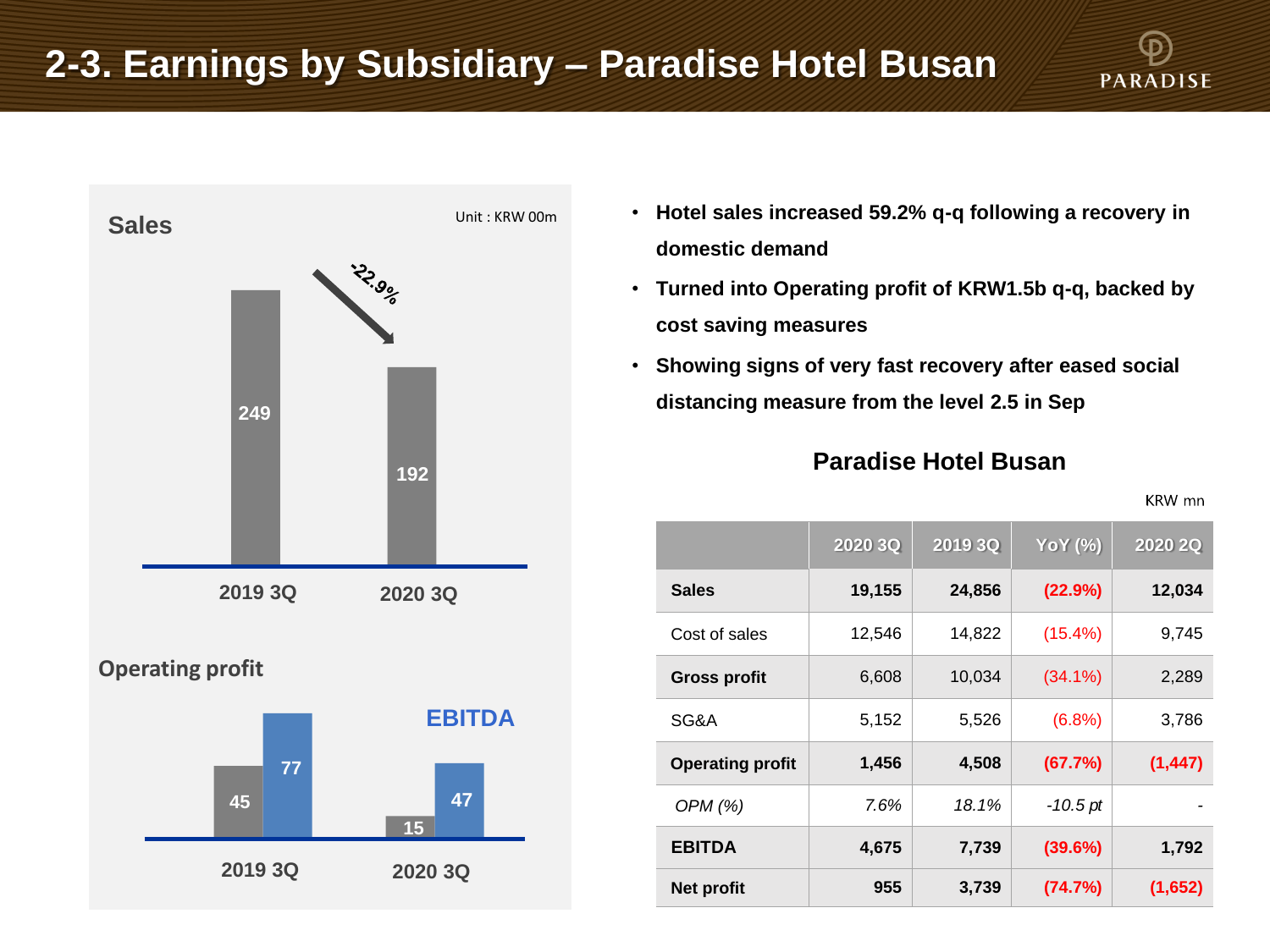

### **Income Statement**

|                          | 2020.09   |        | 2019    |        |  |  |  |  |  |
|--------------------------|-----------|--------|---------|--------|--|--|--|--|--|
| <b>Sales</b>             | 349,856   | 100.0% | 979,433 | 100.0% |  |  |  |  |  |
| Casino                   | 153,937   | 44.0%  | 408,306 | 42.0%  |  |  |  |  |  |
| Hotel                    | 45,934    | 13.1%  | 89,272  | 9.2%   |  |  |  |  |  |
| <b>Integrated Resort</b> | 144,994   | 41.4%  | 463,165 | 46.7%  |  |  |  |  |  |
| Other                    | 4,990     | 1.4%   | 18,690  | 2.2%   |  |  |  |  |  |
| Cost of sales            | 376,443   | 107.6% | 839,893 | 85.7%  |  |  |  |  |  |
| <b>Gross profit</b>      | (26, 588) |        | 139,540 | 14.2%  |  |  |  |  |  |
| SG&A                     | 44,130    | 12.6%  | 87,671  | 9.6%   |  |  |  |  |  |
| <b>Operating profit</b>  | (70, 717) |        | 51,868  | 5.3%   |  |  |  |  |  |
| Pre-tax profit           | (88, 355) |        | 15,480  | 1.6%   |  |  |  |  |  |
| Net profit               | (86, 241) |        | 6,730   | 0.7%   |  |  |  |  |  |
| Controlling interest     | (50, 636) |        | 15,105  | 1.5%   |  |  |  |  |  |

### **Statements of Financial Position**

KRW mn

KRW mn

|                          | 2020.09   | 2019.12   | 2018.12   |  |
|--------------------------|-----------|-----------|-----------|--|
| <b>Total Asset</b>       | 3,313,696 | 3,470,583 | 3,150,767 |  |
| <b>Current assets</b>    | 445,994   | 498,625   | 327,545   |  |
| Cash & equivalents       | 405,473   | 431,935   | 266,946   |  |
| Accounts receivable      | 10,054    | 31,471    | 22,199    |  |
| Non-current assets       | 2,867,703 | 2,938,158 | 2,823,222 |  |
| Tangible assets          | 2,352,825 | 2,449,983 | 2,501,941 |  |
| Intangible assets        | 254,049   | 263,033   | 276,240   |  |
| <b>Total Liability</b>   | 1,805,306 | 1,866,151 | 1,524,676 |  |
| <b>Current liability</b> | 403,210   | 632,417   | 421,769   |  |
| Borrowings               | 152,369   | 292,104   | 108,668   |  |
| Non-current liabilities  | 1,402,096 | 1,233,734 | 1,102,907 |  |
| Bond & borrowings        | 999,240   | 825,856   | 897,406   |  |
| <b>Total Equity</b>      | 1,508,391 | 1,604,203 | 1,626,092 |  |
| Controlling interest     | 1,208,173 | 1,266,266 | 1,272,238 |  |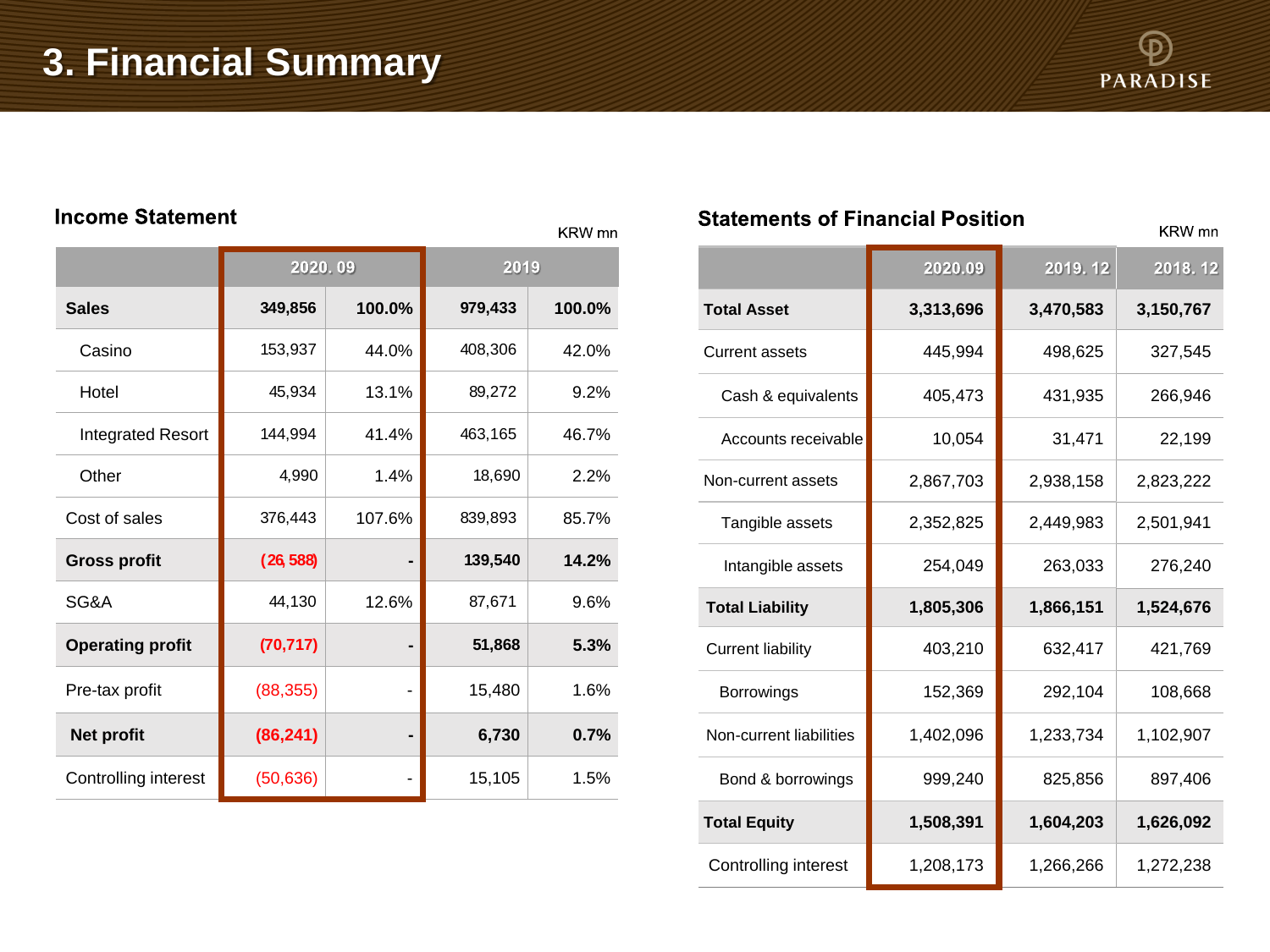# **4-1. Casino Business**

• **Casino visitors plunged due to the impact of the COVID-19 outbreak - Facing overseas travel restrictions such self-quarantine for 14 days in Korean**

**PARADISE** 



Note: 1) Soft Drop: The amount of cash exchanged for chips by customers at the table